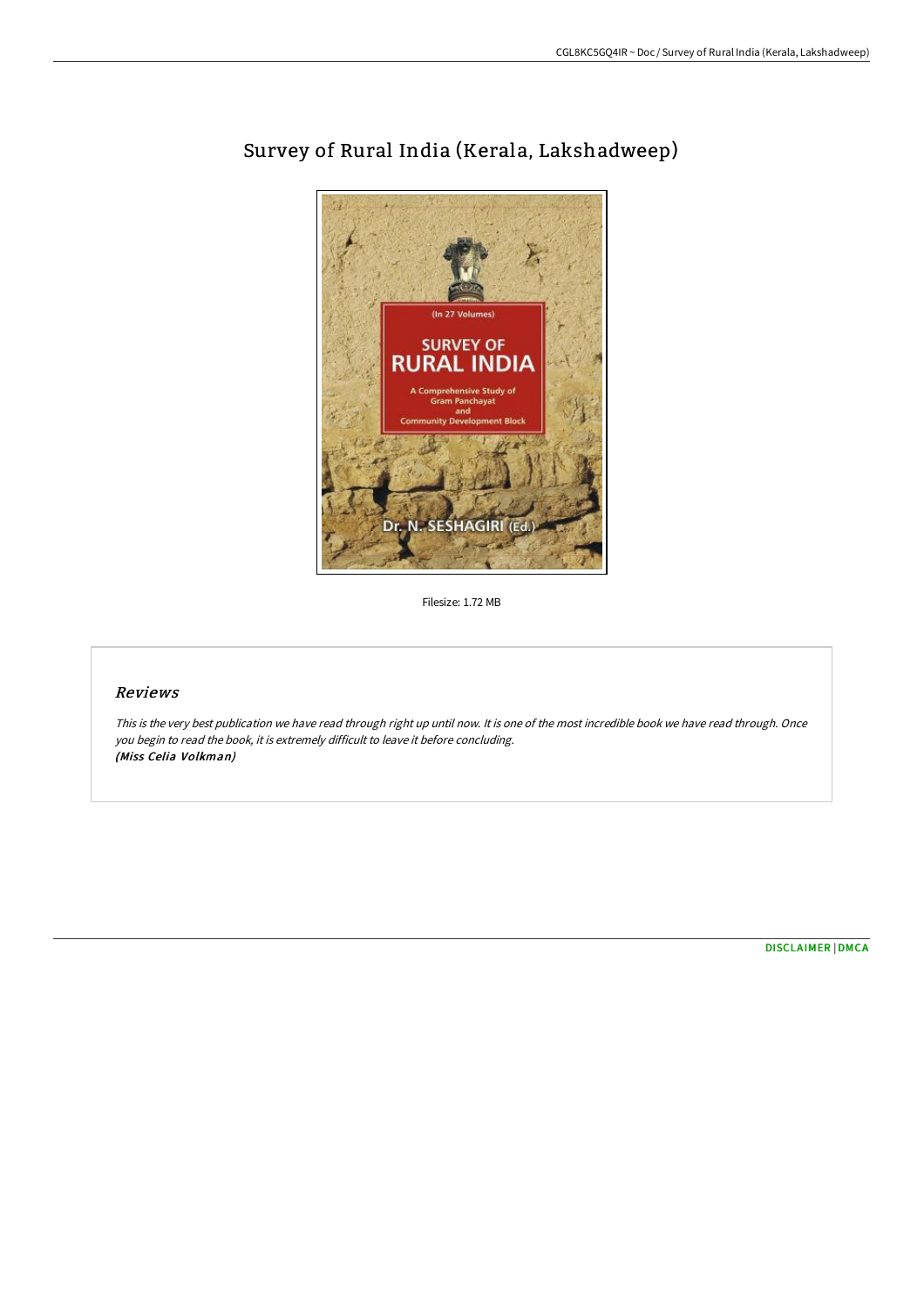## SURVEY OF RURAL INDIA (KERALA, LAKSHADWEEP)



To download Survey of Rural India (Kerala, Lakshadweep) PDF, remember to click the button listed below and save the ebook or get access to additional information that are relevant to SURVEY OF RURAL INDIA (KERALA, LAKSHADWEEP) ebook.

2013. Hardcover. Book Condition: New. 346 Integrated development of rural India is one of the challenging tasks before the Government of India. Community Development Block is a rural area earmarked for administration and development. It is administered by a Block Development Officer. The block covers several gram panchayats, local administrative units at the village level. There are 6311 Community Development Blocks and 240,561 Gram Panchayats. As per census report, about 72.2 per cent of the population lives in 638,588 villages. India has travelled a considerable distance on the road to development since independence and has made significant progress in various sectors. However, new challenging demands have emerged calling for more integrated rural information. Acute shortage of basic facilities such as drinking water, medical support, education infrastructure is still felt in the face of over 27 per cent of rural population who are still facing poverty and essential sustenance. The Block Development Offices face daunting job of having to accelerate the development process and correct imbalances in tune with the wishes and aspirations of the rural people.The relevant more than 175 information about each C.D. BLOCK is given under the following Heads:BRIEF INTRODUCTION; CD BLOCK MAP; COMMUNICATION; RIVER; BACKWARD REGION GRANTS FUND; FOREST AND RESERVED FOREST; ANNUAL RAINFALL; GROUND WATER; COASTAL VILLAGES; BORDER VILLAGES; NATURAL DIVISION; ADMINISTRATION; FAIR; RANKING; GRAM PANCHAYAT; EDUCATION; MEDICAL; DRINKING WATER; BANK; ELECTRICITY; RECREATION FACILITIES; SCHEDULED CASTES; SCHEDULED TRIBES; LITERATES AND ILLITERATES; AGRICULTCURE; SOURCE OF IRRIGATION; IMPORTANT VILLAGES: DISTRIBUTION OF WORKERS; RELIGION; AGE-WISE DATA; LANGUAGES; DISABLED POPULATION.ZONE-WISE DISTRIBUTION OF VOLUMES: South: 1,2,3.Andhra Pradesh, 4.Karnataka, 5. Kerala, Lakshadweep, 6,7.Tamil Nadu, Puducherry, Andaman & Nicobar Islands West: 8. Gujarat, Dadra & Nagar Haveli, Daman & Diu 9,10.Maharashtra,Goa 11.Rajasthan Central:12.Chhattisgarh 13,14. Madhya Pradesh 15,16,17. Uttar Pradesh North: 18. Haryana, Delhi. 19. Himachal Pradesh, Jammu & Kashmir, Uttarakhand 20. Punjab, Chandigarh...

Read Survey of Rural India (Kerala, [Lakshadweep\)](http://www.bookdirs.com/survey-of-rural-india-kerala-lakshadweep.html) Online h Download PDF Survey of Rural India (Kerala, [Lakshadweep\)](http://www.bookdirs.com/survey-of-rural-india-kerala-lakshadweep.html)